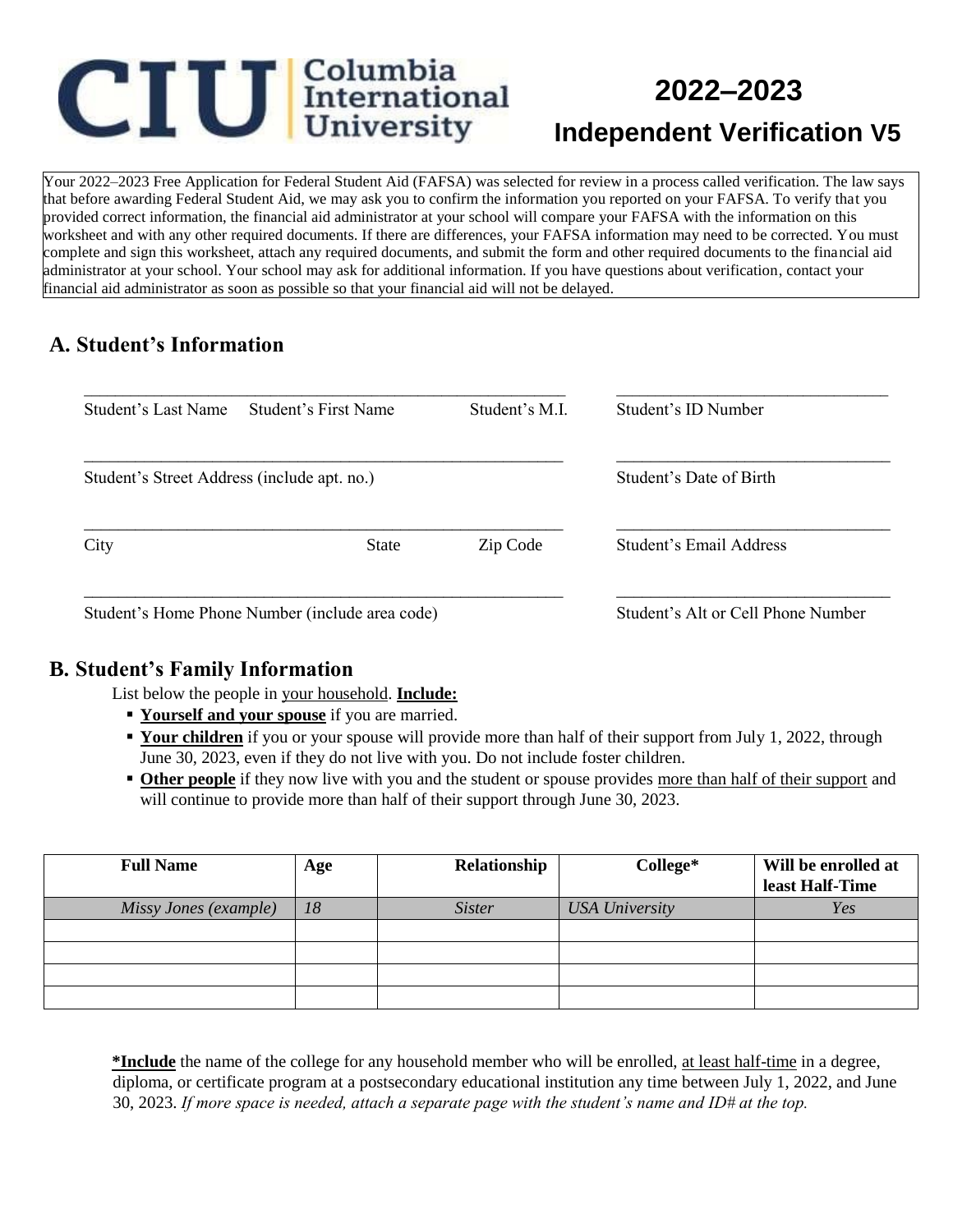## **C. Student Income Information**

• **NOTE: The instructions below apply to the student and spouse, if the student is married**. Notify the financial aid office if the student or spouse filed separate IRS income tax returns for 2020 or had a change in marital status after the end of the 2020 tax year on December 31, 2020.

#### **Check the box that applies:**

The student/spouse has filed a 2020 IRS Income Tax Return AND has used the IRS DRT in *FAFSA on the Web* to transfer 2020 IRS income tax return information into the student's FAFSA*.* 

The student/spouse has filed a 2020 IRS Income Tax Return AND has not yet used the IRS DRT in *FAFSA on the Web*, but will use the tool to transfer 2020 IRS income tax return information into the student's FAFSA once the 2020 IRS income tax return has been filed.

The student/spouse has filed a 2020 IRS Income Tax Return, BUT is unable or chooses not to use the IRS DRT in *FAFSA on the Web*, and instead will provide the school a **2020 IRS Tax Return Transcript**. (Signature not required)

#### A **2020 IRS Tax Transcript** may be obtained through:

- Online Request Go to [www.IRS.gov,](http://www.irs.gov/) under the Tools heading on the IRS homepage, click "Get a Tax Transcript by Mail." Click "Get Transcript by MAIL." Make sure to request the "IRS Tax Return Transcript" and *NOT* the "IRS Tax Account Transcript."
- Telephone Request 1-800-908-9946
- Paper Request Form IRS Form 4506T-EZ or IRS Form 4506-T

*\_\_\_\_* Check here if a **2020 IRS Tax Return Transcript** is provided.

\_\_\_\_ Check here if a **2020 IRS Tax Return Transcript** will be provided later (verification cannot be completed until this form is received in our office).

The student/spouse did not file a 2020 IRS Income Tax Return, was not employed and had no income earned from work in 2020.

The student/spouse did not file a 2020 IRS Income Tax Return, and was not required to file.

- List below the names of all employers, the amount earned from each employer in 2020, and whether an IRS W-2 form is provided.
- List every employer even if the employer did not issue an IRS W-2 form.
- If more space is needed, provide a separate page with the student's name and ID number at the top.
- **Provide copies of all 2020 IRS W-2 forms issued to the student by employers.**

| Employer's Name                 | 2020 Amount Earned | IRS W-2 Attached? |
|---------------------------------|--------------------|-------------------|
| Suzy's Auto Body Shop (example) | \$2,000.00         | Yes               |
|                                 |                    |                   |
|                                 |                    |                   |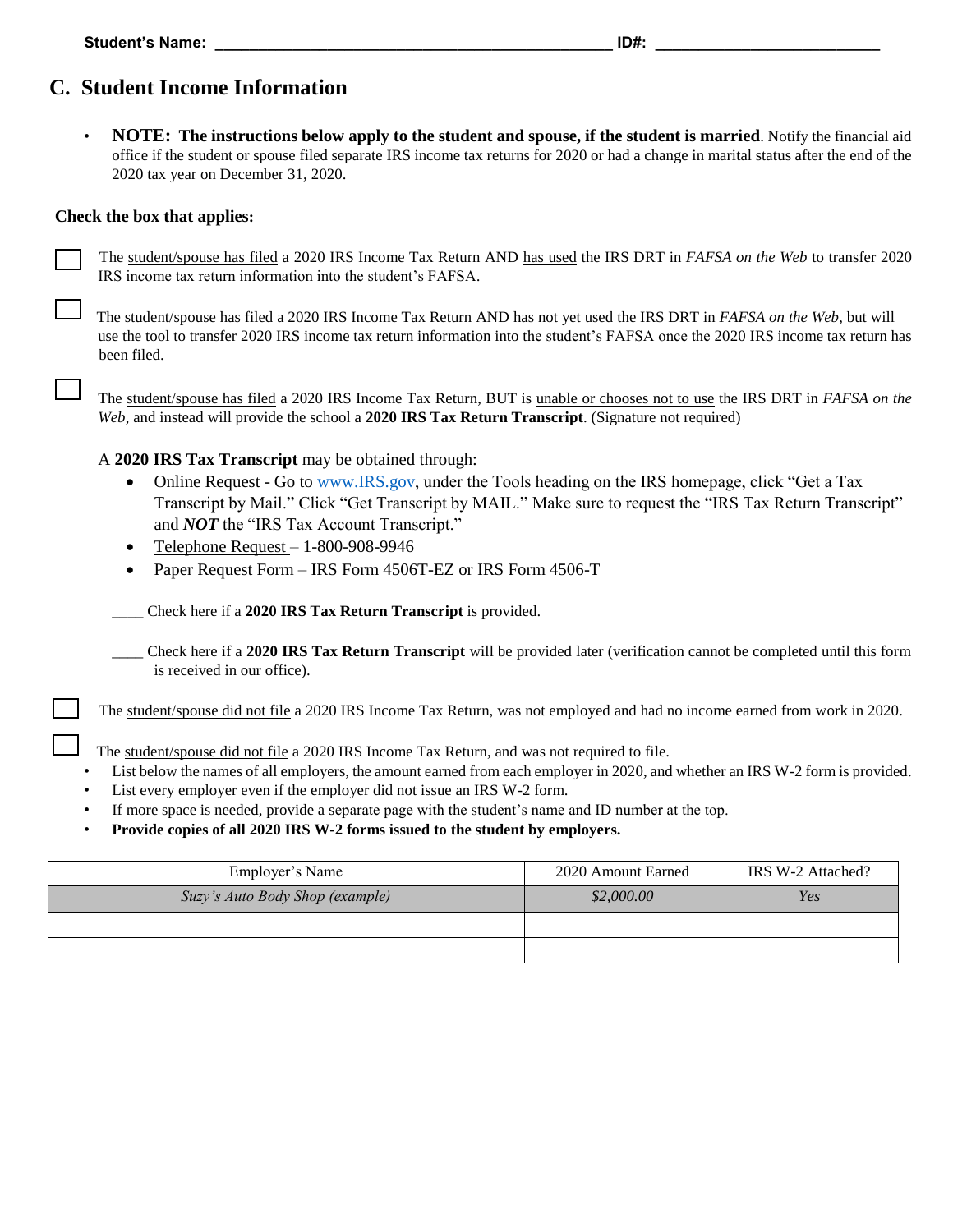#### **D. High School Completion Status**

Provide one of the following documents that indicate the student's high school completion status when the student will begin college in 2022–2023 (check the box for the one you are submitting):

|  |  |  | A copy of the student's high school diploma. |  |  |  |
|--|--|--|----------------------------------------------|--|--|--|
|--|--|--|----------------------------------------------|--|--|--|

A copy of the student's final official high school transcript that shows the date when the diploma was awarded.

If a student has competed secondary school in a foreign country, a copy of the "secondary school leaving certificate" or other similar document.

A state certificate or transcript received by student after the student passed a State-authorized examination that the State recognizes as the equivalent of a high school diploma (GED test, HiSET, TASC, or other State-authorized examination.)

An academic transcript that indicates the student successfully completed at least a two-year program that is acceptable for full credit toward a bachelor's degree.

If State law requires a homeschooled student to obtain a secondary school completion credential for homeschool (other than a high school diploma or its recognized equivalent), a copy of that credential.

If State law does not require a homeschooled student to obtain a secondary school completion credential for homeschool (other than a high school diploma or its recognized equivalent), a transcript or the equivalent, signed by the student's parent or guardian, that lists the secondary school courses the student completed and documents the successful completion of a secondary school education in a homeschool setting.

If the student is unable to obtain the documentation listed above, he or she must contact the Financial Aid Office.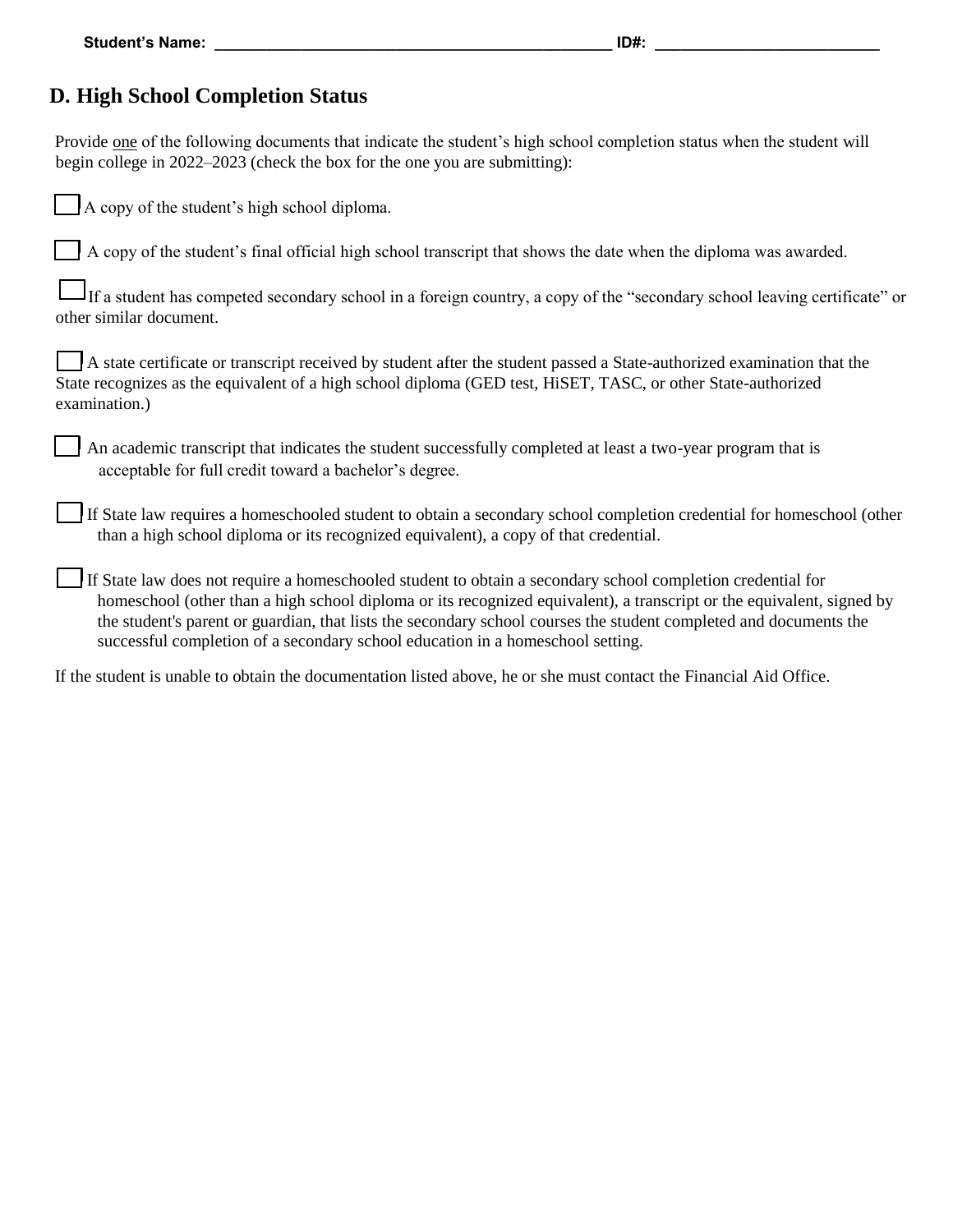#### **E. Students** *unable* **to present form and ID in person at Columbia International University:**

### **Identity and Statement of Educational Purpose (To Be Signed with Notary)**

If the student is unable to appear in person at Columbia International University to verify his or her identity, the student must provide:

- (a) A copy of the valid government-issued photo identification (ID) that is acknowledged in the notary statement below, such as but not limited to a driver's license, other state-issued ID, or passport; and
- (b) The original notarized Statement of Educational Purpose provided below.

#### **Statement of Educational Purpose**

I certify that I \_\_\_\_\_\_\_\_\_\_\_\_\_\_\_\_\_\_\_\_\_\_\_\_\_\_\_\_\_\_\_\_\_ am the individual signing this Statement of Educational (Print Student's Name)

Purpose and that the federal student financial assistance I may receive will only be used for educational purposes

and to pay the cost of attending Columbia International University for 2022-2023.

**\_\_\_\_\_\_\_\_\_\_\_\_\_\_\_\_\_\_\_\_\_\_\_\_\_\_\_\_\_\_\_\_\_\_\_\_\_ \_\_\_\_\_\_\_\_\_\_\_\_\_\_\_ \_\_\_\_\_\_\_\_\_\_\_\_\_\_\_\_\_\_\_**

(Student's Signature) (Date) (Student's ID Number)

|        |                                                           | <b>Notary's Certificate of Acknowledgement</b>             |
|--------|-----------------------------------------------------------|------------------------------------------------------------|
|        |                                                           |                                                            |
|        |                                                           |                                                            |
| (Date) |                                                           | (Notary's name)                                            |
|        |                                                           | _, and provided to me on basis of satisfactory evidence of |
|        | (Printed name of signer)                                  |                                                            |
|        |                                                           |                                                            |
|        | (Type of government-issued photo ID provided) Instrument. |                                                            |

 $\frac{1}{\sqrt{2\pi}}$  , which is a set of the set of the set of the set of the set of the set of the set of the set of the set of the set of the set of the set of the set of the set of the set of the set of the set of the set of

#### **WITNESS my hand and official seal**

(Notary signature)

(seal) My commission expires on \_\_\_\_\_\_\_\_\_\_\_\_\_\_\_\_\_\_\_\_\_\_